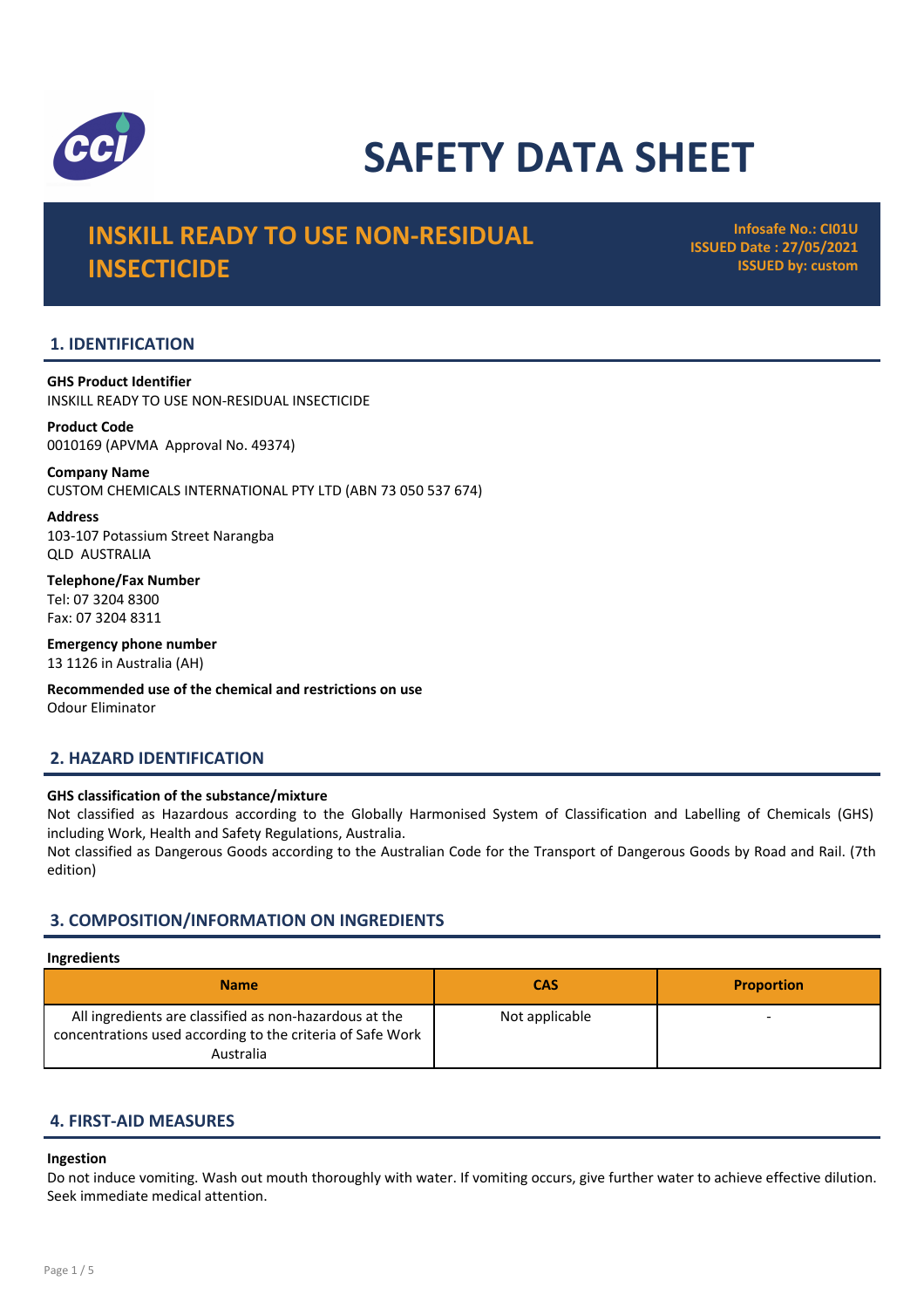#### Skin

Wash skin with plenty of water. Ensure contaminated clothing is washed before re-use or discard. Seek medical attention if burning, irritation or redness develops.

#### Eye contact

If in eyes, hold eyelids apart and flush the eyes continuously with running water. Remove contact lenses. Continue flushing until advised to stop by the Poisons Information Centre or a doctor, or for at least 15 minutes. Seek immediate medical attention.

#### First Aid Facilities

Eyewash, safety shower and normal washroom facilities.

#### Advice to Doctor

Treat symptomatically.

#### Other Information

For advice in an emergency, contact a Poisons Information Centre (Phone Australia 131 126) or a doctor at once.

#### 5. FIRE-FIGHTING MEASURES

#### Fire Fighting Measures

Keep containers exposed to extreme heat cool with water spray. Fire fighters to wear self contained breathing apparatus if risk of exposure to products of combustion or decomposition.

### Hazards from Combustion Products

Non combustible material however if involved in a fire will emit toxic fumes.

#### Specific Hazards Arising From The Chemical

This product is non combustible.

# 6. ACCIDENTAL RELEASE MEASURES

#### Spills & Disposal

Minor spills do not normally need any special clean up measures. In the event of a latrge spill, prevent spillage from entering watercourses. Wear appropriate protective equipment (as listed in Section 8 of this SDS) to prevent eye and skin contamination. Spilt material may result in a slip hazard and should be absorbed into dry, inert material to be collected in appropriately labelled containers for dispoasl by an approved agent according to local regulations.

Residual deposits will remain slippery, wash down with excess water. If contamination of drains or sewers occurs advise local emergency services.

# 7. HANDLING AND STORAGE

#### Precautions for Safe Handling

Avoid contact with incompatible materials. When handling DO NOT eat, drink or smoke. Keep containers closed at all times. Avoid physical damage to containers. Always wash hands with water after handling.

#### Conditions for safe storage, including any incompatibilities

Store in a cool dry well-ventilated area. Do not store in aluminium or light alloy containers. Keep containers closed when not in use, securely sealed and protected against physical damage. Inspect regularly for deficiencies such as damage or leaks.

# 8. EXPOSURE CONTROLS/PERSONAL PROTECTION

#### Occupational exposure limit values

No Exposure Limit Established

#### Respiratory Protection

Not required for normal operations.

#### Eye Protection

Not normally required for using this product. The use of safety glasses, goggles or face shield is recommended to handle in quantity, cleaning up spills, decanting, etc. Contact lenses pose a special hazard; soft lenses may absorb irritants and all lenses concentrate them.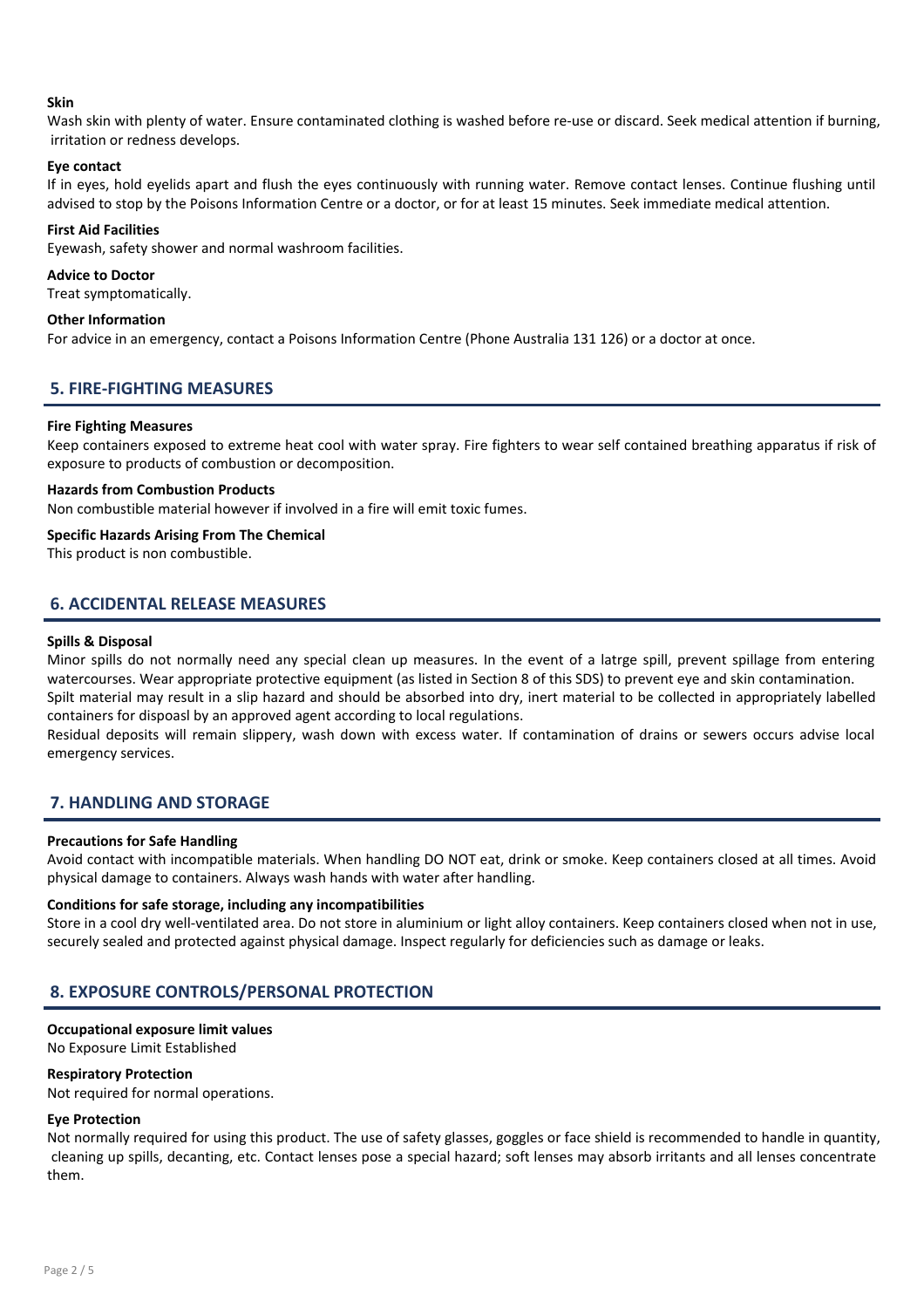#### Hand Protection

Generally not required for normal operations. Overalls, apron, work boots and elbow length gloves are recommended for handling the concentrated product (as per AS/NZS 2161, or as recommended by supplier) to handle in quantity, cleaning up spills, decanting, etc

# 9. PHYSICAL AND CHEMICAL PROPERTIES

| <b>Properties</b>          | <b>Description</b>           | <b>Properties</b>       | <b>Description</b>           |
|----------------------------|------------------------------|-------------------------|------------------------------|
| Form                       | Liauid                       | Odour                   | Pyrethrins                   |
| <b>Freezing Point</b>      | Approx 0°C                   | <b>Boiling Point</b>    | $100^{\circ}$ C              |
| <b>Solubility in Water</b> | Miscible in all proportions. | <b>Specific Gravity</b> | $1.00 - 1.02$ (25°C)         |
| pH                         | $6.0 - 7.0$                  | <b>Vapour Pressure</b>  | Not available                |
| <b>Volatile Component</b>  | Ca 85% v/v                   | Flammability            | Non combustible or flammable |

### 10. STABILITY AND REACTIVITY

#### Chemical Stability

Stable under normal conditions of storage and handling.

#### Conditions to Avoid

Extremes of temperature and direct sunlight.

#### Incompatible materials

Oxidizing and reducing agents.

#### Hazardous Decomposition Products

Product can decompose on combustion to form Carbon Monoxide, Carbon Dioxide, and other possibly toxic gases and vapours.

#### Hazardous Polymerization

None known.

# 11. TOXICOLOGICAL INFORMATION

#### Toxicology Information

No adverse health effects expected if the product is used in accordance with this Safety Data Sheet and product label.

#### Acute Toxicity - Oral

Swallowing large amounts of this product can cause stomach irritation, nausea and diarrhoea.

# Ingestion

Ingestion of large amounts of this product may cause nausea, vomiting, abdominal pain and irritation to the mouth, throat and stomach.

#### Inhalation

Inhalation of mists or aerosols can produce mucous membrane and respiratory irritation.

# Skin

Concentrated product may cause skin irritation. Prolonged contact with concentrated solutions may be irritating.

# Eye

This product may cause eye irritation, watering, redness.

#### Chronic Effects

Prolonged and repeated skin contact with diluted solutions may induce eczematoid dermatitis.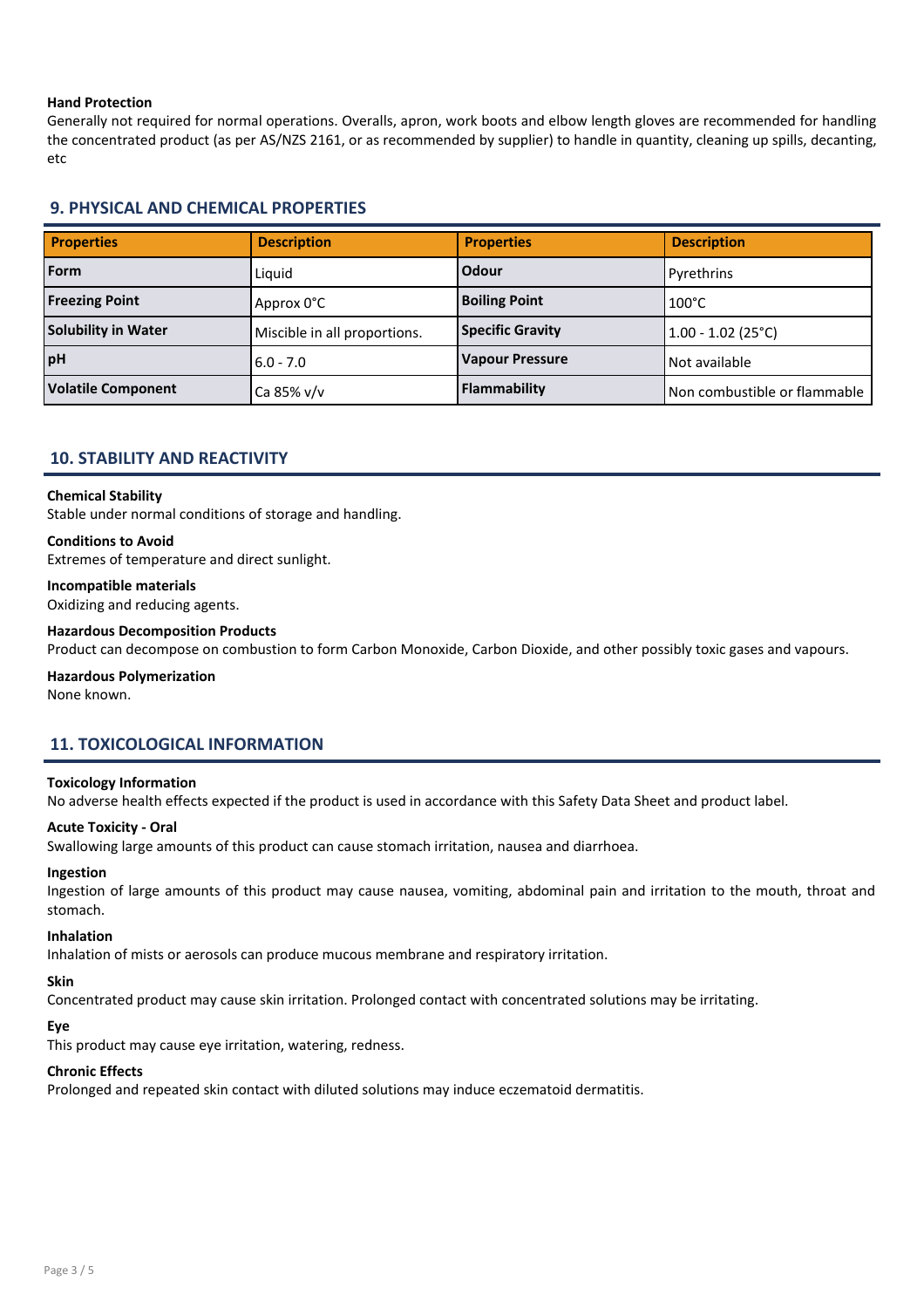# 12. ECOLOGICAL INFORMATION

#### **Ecotoxicity**

Not expected to be harmful to aquatic life when used as directed. Pyrethrin is toxic to aquatic life, such as bluegill and lake trout. Pyrethrins are slightly toxic to bird species, such as mallards. These compounds are toxic to bees also.

#### Persistence and degradability

No data available on this specific product.

#### Mobility

Product miscible in all proportions with water. Do not discharge bulk quantities into drains, sewers or waterways.

#### Environmental Protection

Prevent large amounts from entering waterways, drains and sewers.

#### 13. DISPOSAL CONSIDERATIONS

#### Disposal considerations

Dispose of waste according to applicable local and national regulations. Do not allow into drains or watercourses or dispose of where ground or surface waters may be affected. Wastes including emptied containers are controlled wastes and should be disposed of in accordance with all applicable local and national regulations.

#### 14. TRANSPORT INFORMATION

#### Transport Information

Not classified as Dangerous Goods according to the Australian Code for the Transport of Dangerous Goods by Road and Rail. (7th edition)

#### U.N. Number None Allocated

Transport hazard class(es)

None Allocated

#### 15. REGULATORY INFORMATION

#### Regulatory information

Not classified as Hazardous according to the Globally Harmonised System of classification and labelling of chemicals (GHS) including Work, Health and Safety regulations, Australia

Not classified as a Scheduled Poison according to the Standard for the Uniform Scheduling of Medicines and Poisons (SUSMP)

# Poisons Schedule

Not Scheduled

Australia (AICS) All ingredients listed.

#### 16. OTHER INFORMATION

#### Date of preparation or last revision of SDS

SDS reviewed: October 2016, Supersedes: August 2012

#### References

Preparation of Safety Data Sheets for Hazardous Chemicals Code of Practice.

Standard for the Uniform Scheduling of Medicines and Poisons.

Australian Code for the Transport of Dangerous Goods by Road & Rail.

Model Work Health and Safety Regulations, Schedule 10: Prohibited carcinogens, restricted carcinogens and restricted hazardous chemicals.

Workplace exposure standards for airborne contaminants.

Hazardous Chemical Information System (HCIS)/Hazardous Substance Information System (HSIS), Safe Work Australia.